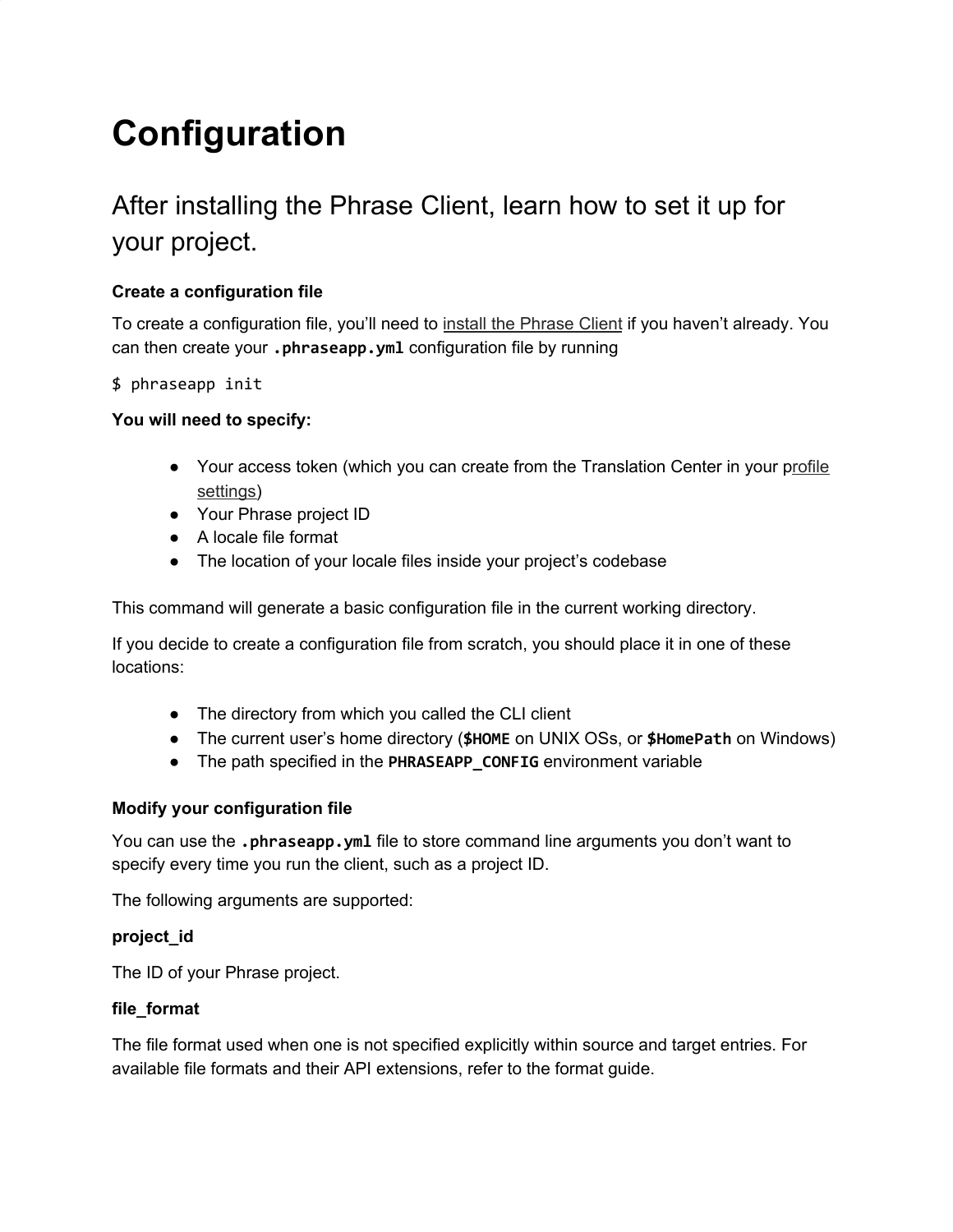#### **per\_page**

The number of items returned in paginated responses.

#### **defaults**

The default parameters for specific API actions, specified as a list of keys and values.

This is long version of the command to list all keys for a project:

\$ phraseapp keys list \

--access-token 3d7e6598d955bfcabaf1b9459df5692ac4c28a17793 \

--sort updated\_at --order desc 5c05692a2a995c0c45c0c3cbfcab1

You can move some of these arguments to your **.phraseapp.yml** configuration file:

phraseapp:

access\_token: 3d7e6598d955bfcabaf1b9459df5692ac4c28a17793

project\_id: 5c05692a2a995c0c45c0c3cbfcab1

file\_format: yml

defaults:

keys/list:

sort: "updated\_at"

order: "desc"

...

After doing so, you can shorten the command line:

\$ phraseapp keys list

We recommend moving arguments to the configuration file to make using the command-line client easier and more consistent (e.g., across team members).

#### **Push and pull**

Use the **push** command to import locale files to Phrase:

\$ phraseapp push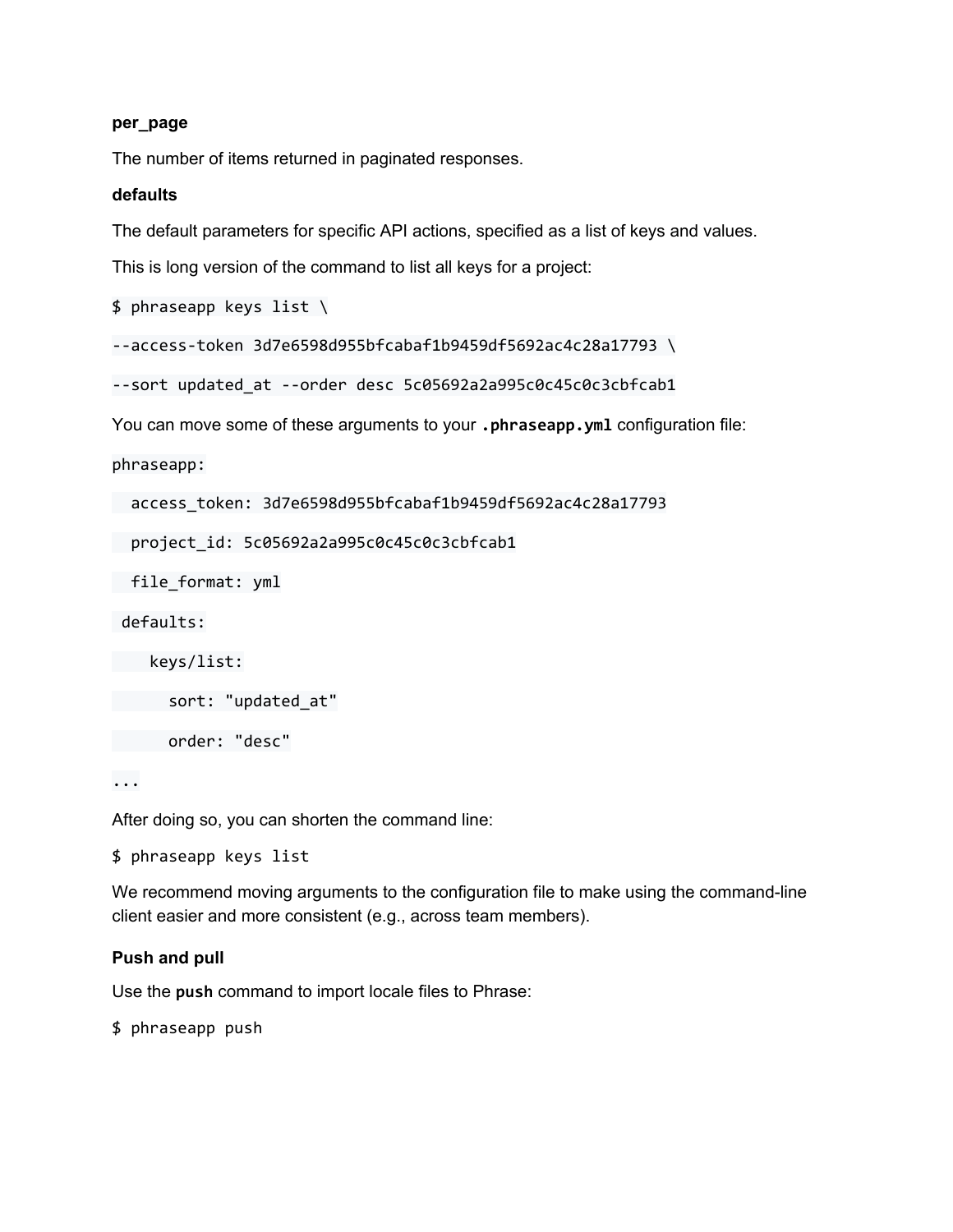The **push** command uploads files found in your local project directories. Use the **.phraseapp.yml** file to specify the files that should be uploaded, and to set any additional parameters you need.

Use the **pull** command to download locale files from Phrase:

```
$ phraseapp pull
```
This command works similarly to the **push** command, with the exception that you cannot use globbing (see below). When using placeholders, we recommend using **<locale\_name>** whenever possible. Alternatively, you can use the **<tag>** placeholder to download keys into separate files [based](https://help.phrase.com/help/working-more-efficiently-with-tags?hsLang=en) on their tags.

# **Parameters**

You can configure the **push** command within the .phraseapp.yml configuration file. You can use the same options that are available for the **[uploads#create](https://developers.phrase.com/api/#uploads)** API endpoint. Similarly, the **pull** command supports the same options that are available for the **[locales#download](https://developers.phrase.com/api/#locales)** API endpoint.

You can specify options like this:

| Push                          |
|-------------------------------|
| push:                         |
| sources:                      |
| file: ./locales/en.json       |
| params:                       |
| update_translations: true     |
| Pull                          |
| pull:                         |
| targets:                      |
| file: "./locales/example.yml" |
| params:                       |

include\_unverified\_translations: true

# **Format options**

Depending on the file format in use, you can also add a variety of format options to the parameter section. Refer to the list of [supported](https://help.phrase.com/help/supported-platforms-and-formats?hsLang=en) platforms and formats to find your file format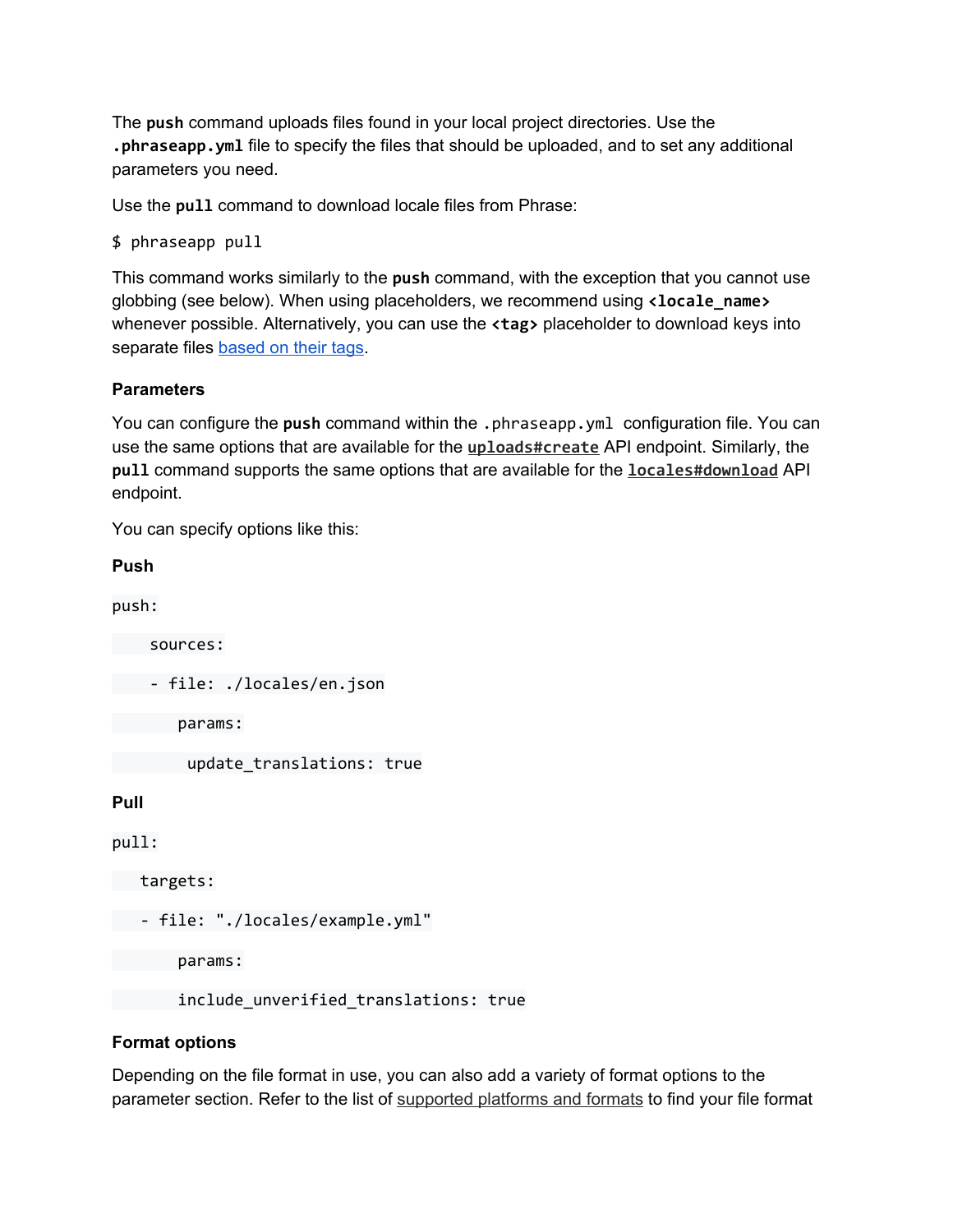and the list of options supported for it. Format options can be available for upload, download or both,

You can specify format options in the parameter section like this:

params:

format\_options:

convert\_placeholder: true

# **Placeholders and globbing**

You can use the following placeholders and globbing operators in the paths within your file entries:

#### **<locale\_name>**

The [locale](https://help.phrase.com/help/managing-locales-and-languages?hsLang=en) name is the unique name of your locale in Phrase.

#### **<locale\_code>**

The [locale](https://help.phrase.com/help/managing-locales-and-languages?hsLang=en) code is the RFC [5646](https://tools.ietf.org/html/rfc5646)-compliant locale identifier. Note that the locale code does not have to be unique, so you can have multiple locales with different names but the same code.

#### **<tag>**

Use tags to group keys in Phrase. This is especially useful when you want to keep the [original](https://help.phrase.com/help/structuring-translations-how-to-keep-the-original-files?hsLang=en) [structure](https://help.phrase.com/help/structuring-translations-how-to-keep-the-original-files?hsLang=en) of your files.

# **Globbing**

\* and \*\* are globbing operators. A single asterisk \* skips any folder in a path. The double asterisk works like the standard globbing operator and matches any character. \*\* therefore stands for recursive, non-exhaustive matching.

# a file pattern

 $./abc/**/*.ym1$ 

# with a few files on your system

./abc/defg/en.yml

./abc/es.yml

./fr.yml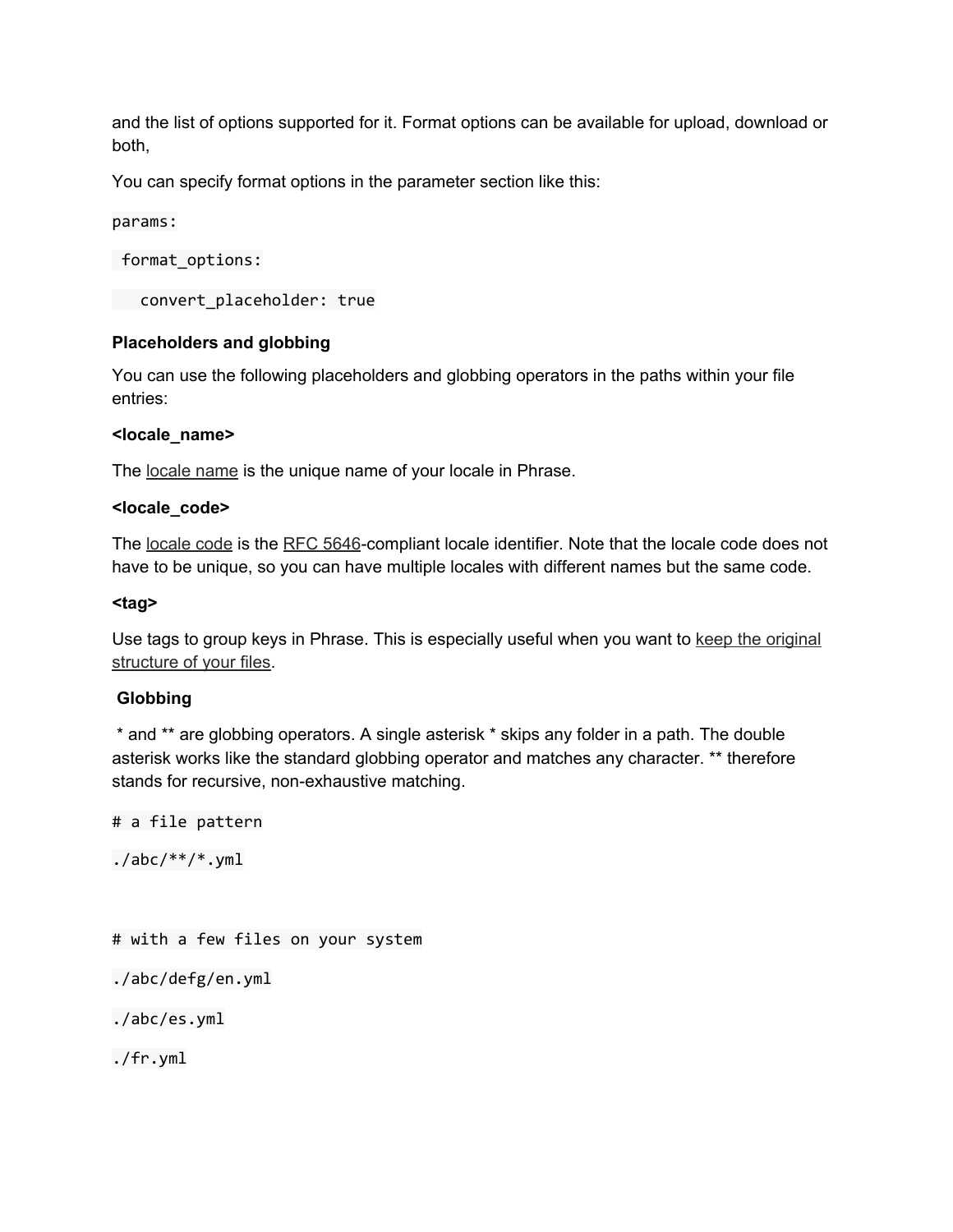#### # selects

```
./abc/defg/en.yml
```

```
./abc/es.yml
```
When using the pull command to download files, you must provide an explicit file pattern like **./abc/defg/<locale\_name>.yml** instead of **./\*\*/\*.yml**.

# **Waiting for uploads**

All uploads are processed asynchronously. To wait for uploads, pass the **--wait** flag. This tells **push** to wait for each file upload and returns whether it failed or succeeded.

# **Common uses**

phraseapp:

```
access_token: 3d7e6598d955bfcabaf1b9459df5692ac4c28a17793
```
project\_id: 5c05692a2a995c0c45c0c3cbfcab1

file\_format: nested\_json

push:

sources:

```
- file: ./locales/en.json
```
params:

update\_translations: false

locale\_id: YOUR\_LOCALE\_ID # the locale must exist remotely

This example will upload the file **en.json** in the **./locales/** directory to Phrase with the given **locale id** (note that the locale must already exist in Phrase). In this example,

**update\_translations** is set to **false**, so only new keys and translations will be imported into Phrase. If it were set to **true**, the client would also import local changes to existing translations, overwriting any content already present in Phrase.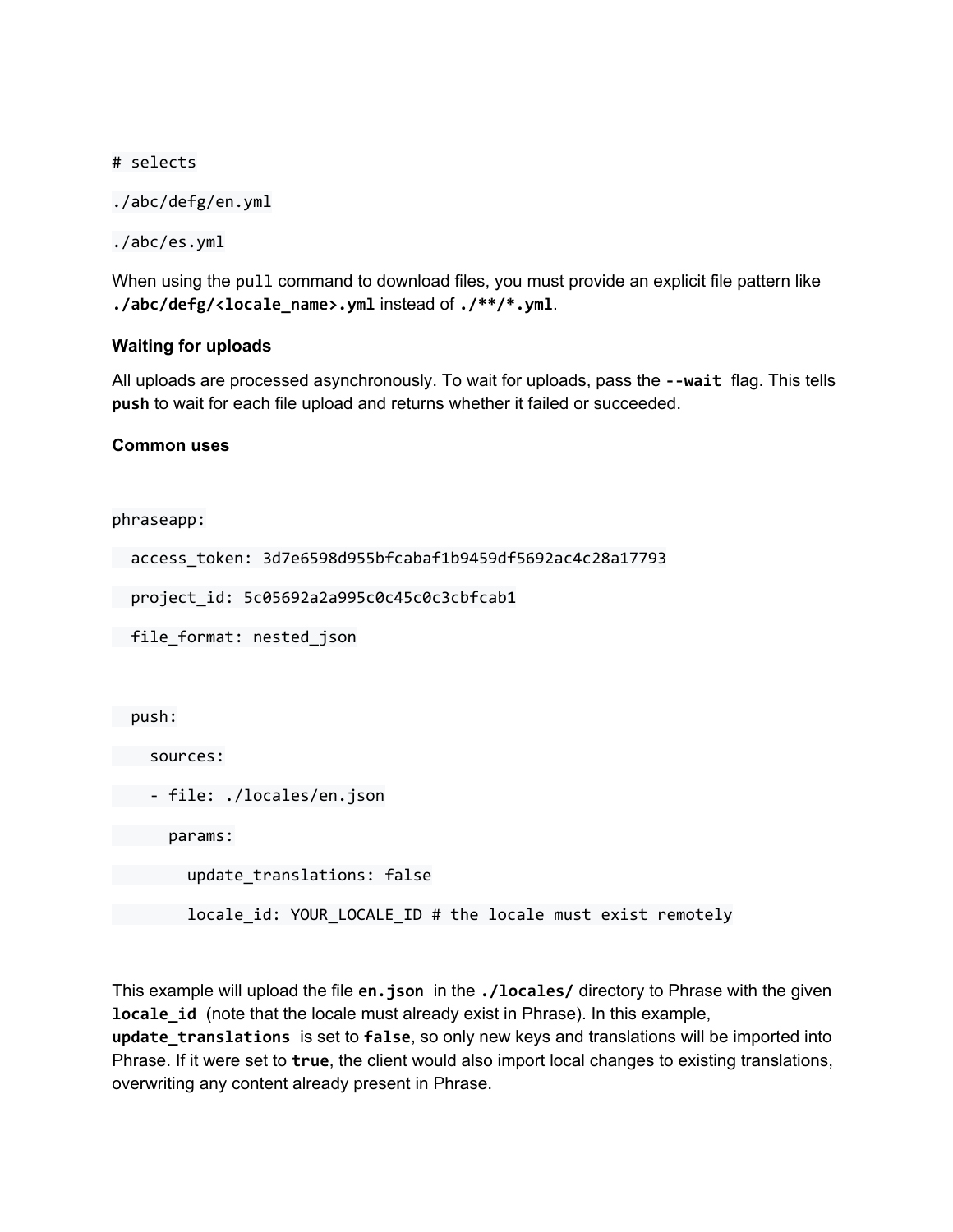Here is an example for Ruby on Rails YAML files:

phraseapp: push: sources: - file: ./config/locales/\*.yml params: update\_translations: true file\_format: yml

These settings will upload all files ending with **.yml** located in **./config/locales/** to Phrase. Note that Ruby on Rails YAML files contain locale information, so there is no need to specify the locale explicitly. In this example, **update\_translations** is set to **true**, so all changes to translations will be imported into Phrase. Any data already present in Phrase will be overwritten.

The following example for iOS strings files matches all files named **Localizable.strings** in your .lproj folders:

phraseapp:

push:

sources:

- file: "./<locale\_code>.lproj/Localizable.strings"

params:

convert\_emoji: true

file\_format: strings

The **<locale\_code>** is everything that matches after / and before .lproj. It is used to create and identify locales in Phrase.

In this example, we omitted the **update\_translations** parameter, which has the same effect as setting it to **false**.

# **Configuration examples for popular frameworks**

**Rails**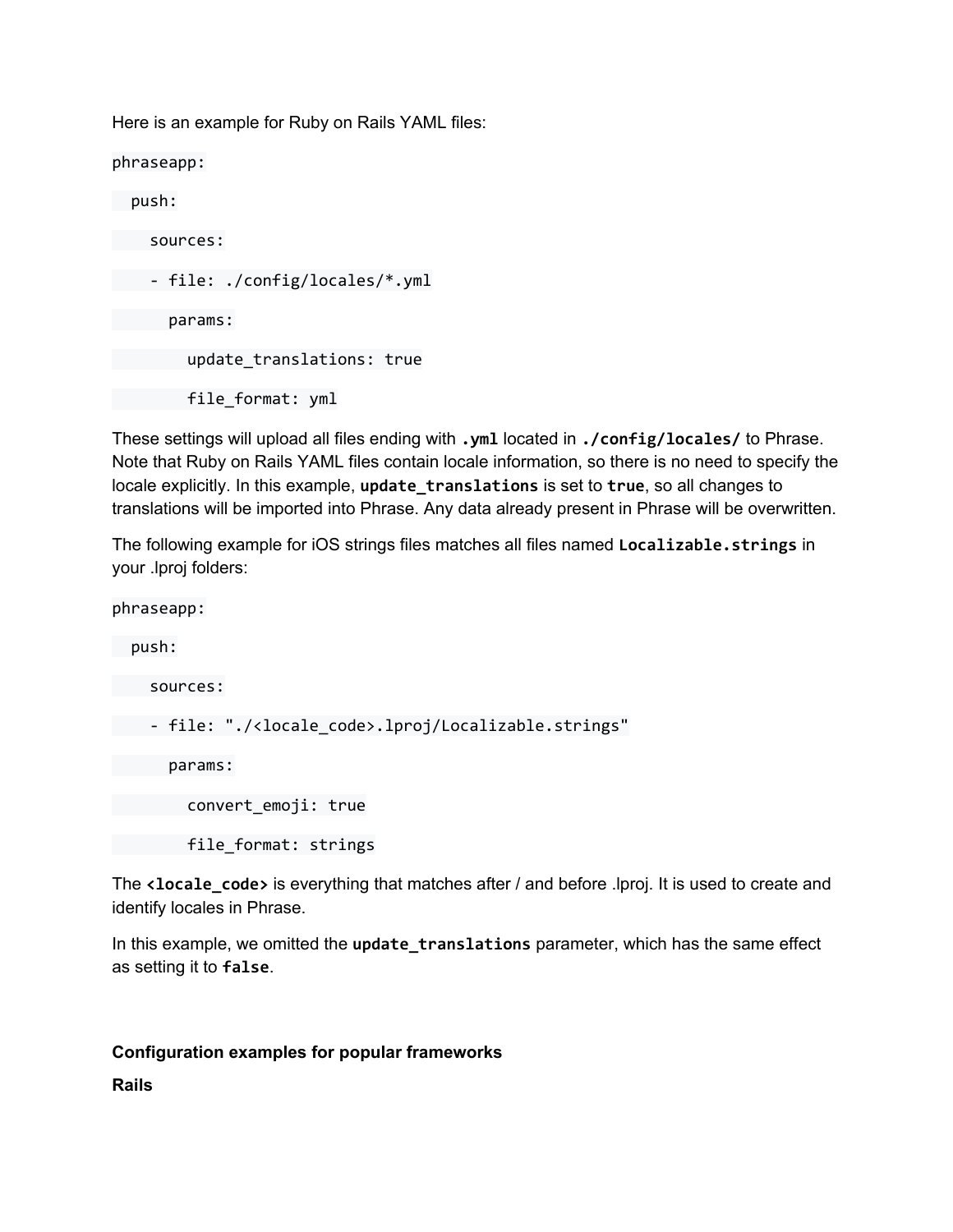phraseapp:

```
access_token: "3d7e6598d955bfcab104c45c037af1b9459df5692ac4c28a17793"
```
project\_id: "5c05692a2a995c0c45c0c3cbfcab1"

file\_format: "yml"

push:

sources:

```
- file: "./config/locales/*.yml"
```
pull:

targets:

- file: "./config/locales/<locale\_name>.yml"

#### **iOS strings**

phraseapp:

```
access_token: "3d7e6598d955bfcab09f232a99c37af1b9459df5692ac4c28a17793"
```
project\_id: "5c05692a2a995c0c45c0c3cbfcab1"

file\_format: "strings"

push:

sources:

```
- file: "./<locale_code>.lproj/Localizable.strings"
```
params:

convert\_emoji: true

# pull:

targets:

- file: "./<locale\_code>.lproj/Localizable.strings"

params:

convert\_emoji: true